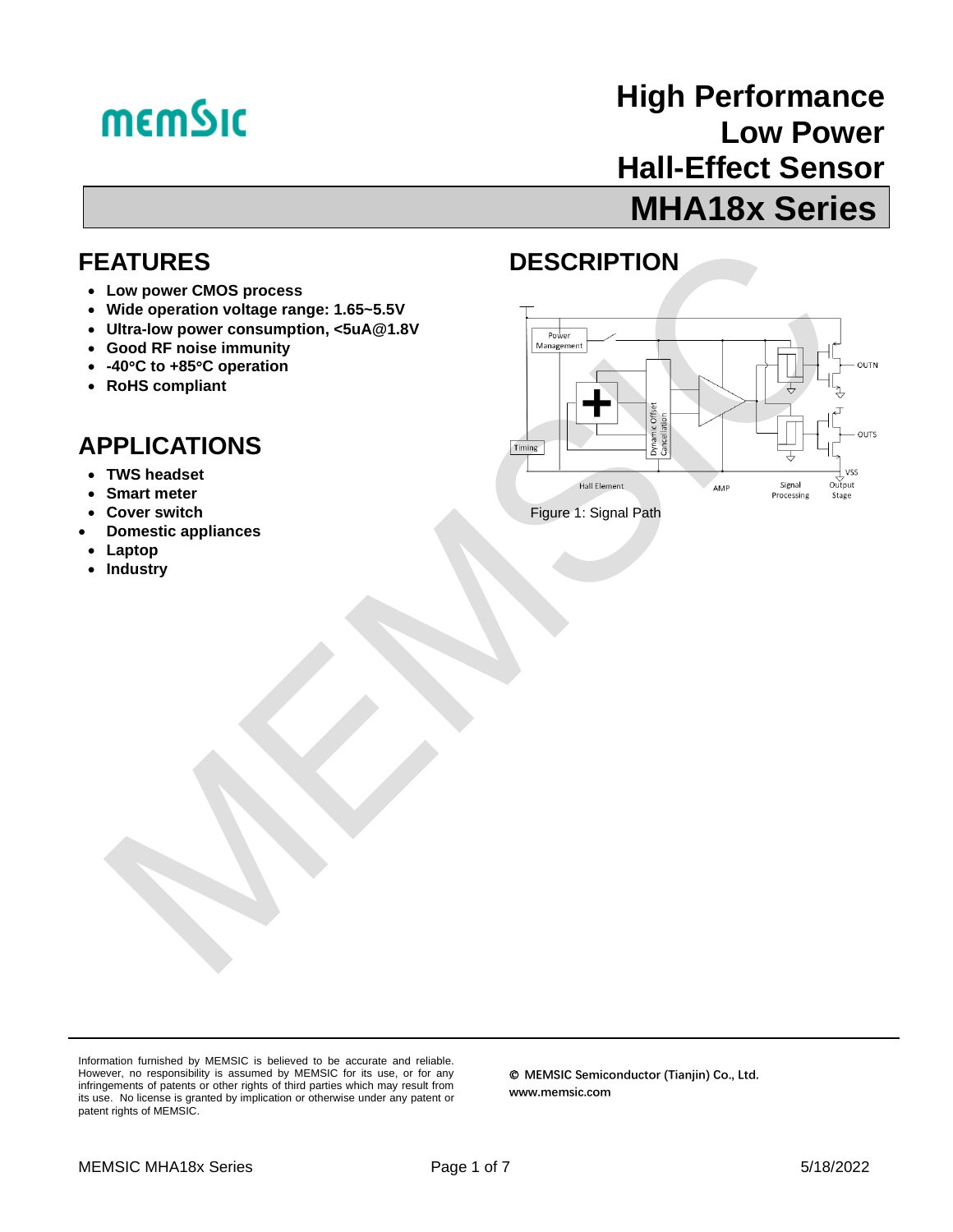#### **Devices List**

| <b>Devices</b> | Package  | <b>Polarity</b>          | Output    | <b>ESD-HBM</b> | <b>Quantity / Reel</b> |
|----------------|----------|--------------------------|-----------|----------------|------------------------|
| MHA182AS-S     | SOT553   | Single output S unipolar | push pull | $+3.5$ KV      | 3000                   |
| MHA183AS       | SOT23-3L | Single output Omnipolar  | push pull | $+4.5$ KV      | 3000                   |

#### **SPECIFICATIONS** (Measurements @ 25 °C, unless otherwise noted; V<sub>DD</sub>=1.8V unless otherwise specified)

| <b>Parameter</b>                          | <b>Conditions</b> | Min            | <b>Typ</b>     | <b>Max</b>   | <b>Units</b> |
|-------------------------------------------|-------------------|----------------|----------------|--------------|--------------|
| Supply Voltage (V <sub>DD</sub> )         |                   | 1.65           | 1.8            | 5.5          | $\vee$       |
|                                           |                   |                | 2.5            | 5.0          | μA           |
| <b>Supply Current</b>                     | $-40 - 85$ °C     |                | 2.5            | 10.0         | μA           |
| Power Down Current                        |                   |                | 1.0            |              | nA           |
| <b>Operating Temperature</b>              |                   | -40            |                | 85           | $\circ$ C    |
| Storage Temperature                       |                   | $-55$          |                | 125          | $\circ$ C    |
| Awake Tim (Tawake)                        |                   |                | 50             | 100          | μs           |
| Period (T <sub>period</sub> )             |                   |                | 50             | 100          | ms           |
| Duty Cycle                                |                   |                | 0.05           |              | %            |
| Output High (V <sub>OH</sub> )            | $IOUT=+0.5mA$     | $V_{DD} - 0.3$ | $V_{DD} - 0.1$ | $V_{DD}+0.1$ | V            |
| Output Low (VoL)                          | $IOUT=-0.5mA$     | $-0.3$         | 0.1            | 0.3          | V            |
| Output Current                            |                   | $-0.5$         |                | 0.5          | mA           |
| Sampling Frequency                        |                   |                | 20             |              | Hz           |
| Magnetic Opening Point (B <sub>OP</sub> ) |                   | 27             | 37             | 47           | Gauss        |
| Magnetic Releasing Point (BRP)            |                   | 17             | 27             | 37           | Gauss        |
| Hysteresis Window (B <sub>HYS</sub> )     |                   | 3              | 10             | 17           | Gauss        |
|                                           |                   |                |                |              |              |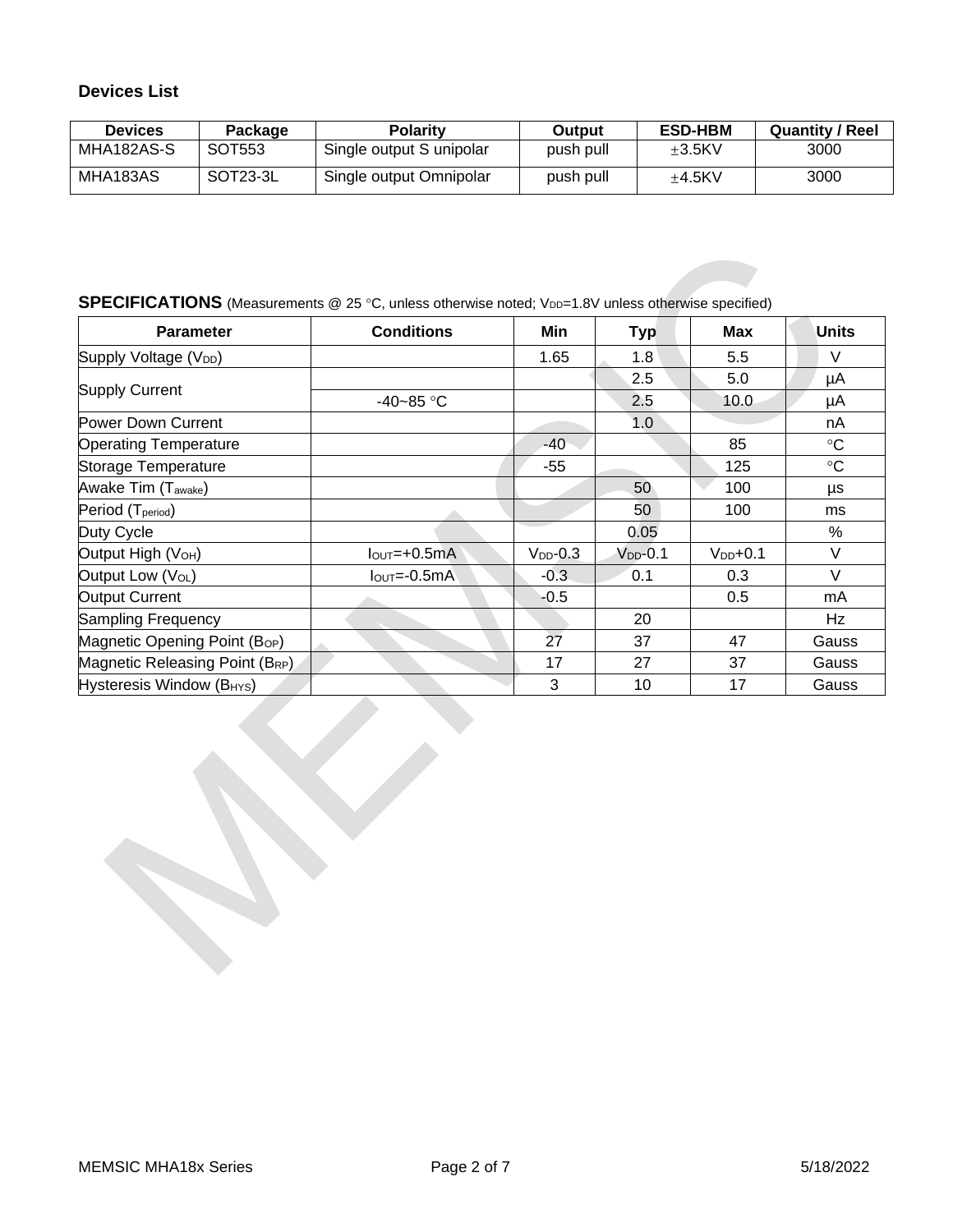#### **SOT23 PIN DESCRIPTION**



| Pin NO. | Pin name | <b>Description</b>    |
|---------|----------|-----------------------|
|         | VDD      | Power supply          |
|         | OUT      | S or N pole detection |
|         |          | output                |
|         | GND      | Ground                |

#### **SOT553 PIN DESCRIPTION**



| Pin NO. | <b>Pin name</b> | <b>Description</b>    |
|---------|-----------------|-----------------------|
|         | <b>NC</b>       |                       |
| 2       | <b>GND</b>      | Ground                |
| 3       | ΝC              |                       |
|         | VDD             | Power supply          |
| 5       | OUT             | S or N pole detection |
|         |                 | output                |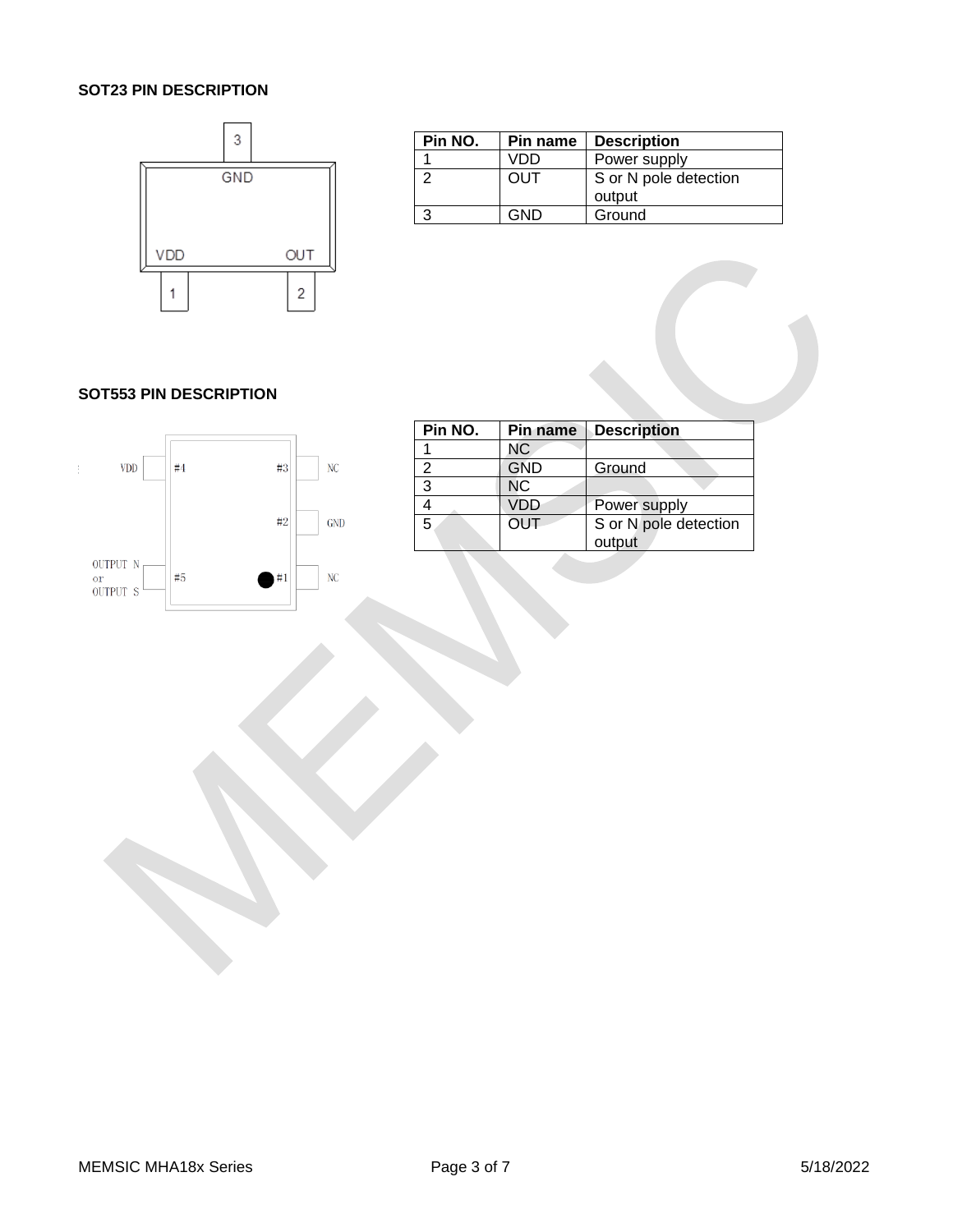#### **THEORY OF OPERATION**

This Hall switch is fully integrated CMOS IC. It output high-low signal following magnetic field changing. Normally it works with a magnet and detect the magnet close and away.



Figure 8: Sensor and magnet **Figure 9: Field by magnet (different size and distance)** Figure 9: Field by magnet (different size and distance)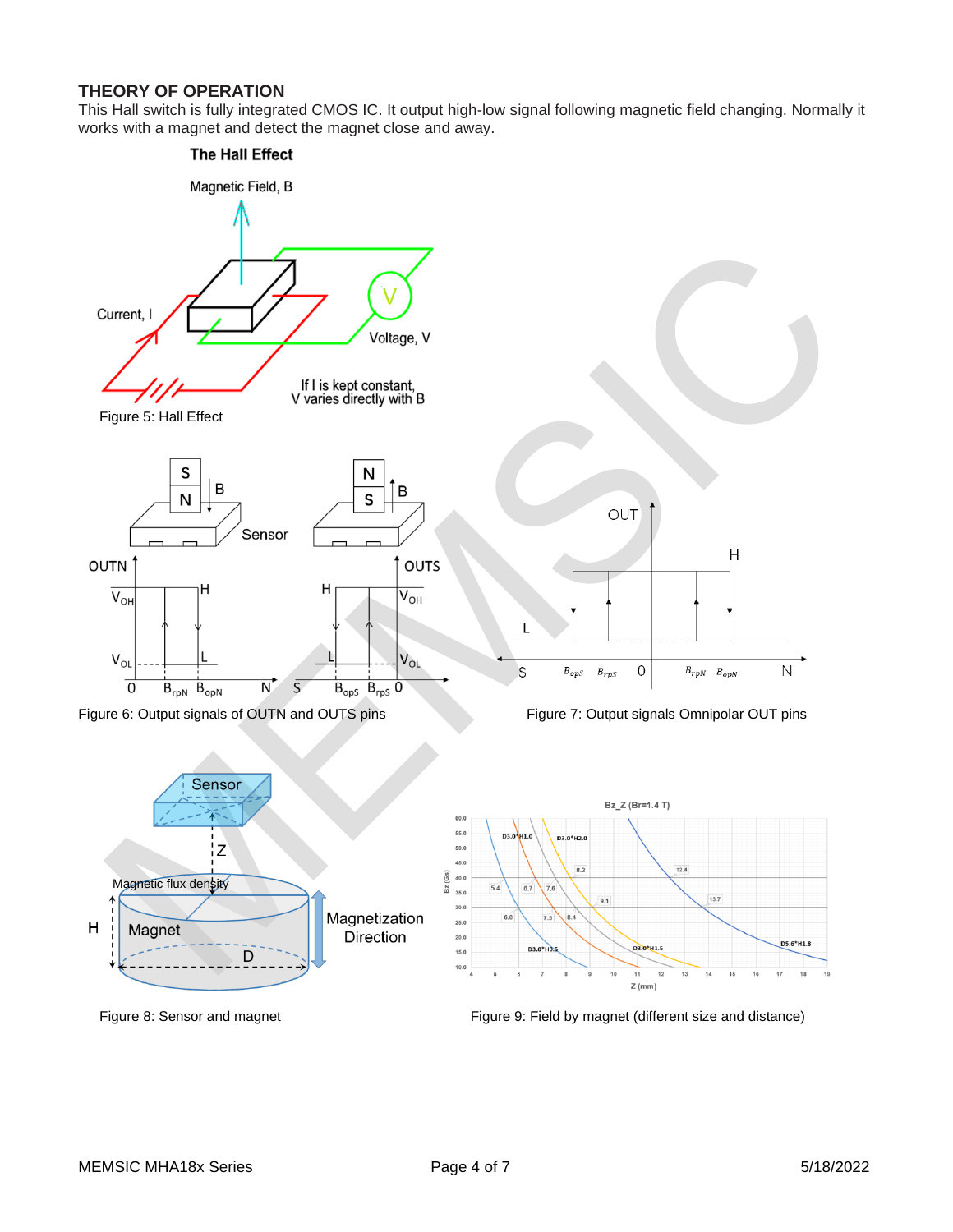#### **SOLDER REFLOW PROFILE**

- 1. Reflow is limited by 2 times**.** Second reflow should be applied after device has cooled down to room temperature (25℃).
- 2. Recommended reflow profile for Pb free process is shown in Figure 3. The time duration of peak temperature (260℃) should be limited to 10 seconds.
- 3. Type 4 solder paste is recommended for a better SMT quality.



Figure 10: Recommended solder reflow profile

#### **MANUAL SOLDERING**

- 1. Soldering/repairing MHA18x manually via solder iron or heater gun is not recommended.
- 2. Avoid bending or torqueing the PCB after the sensor is assembled.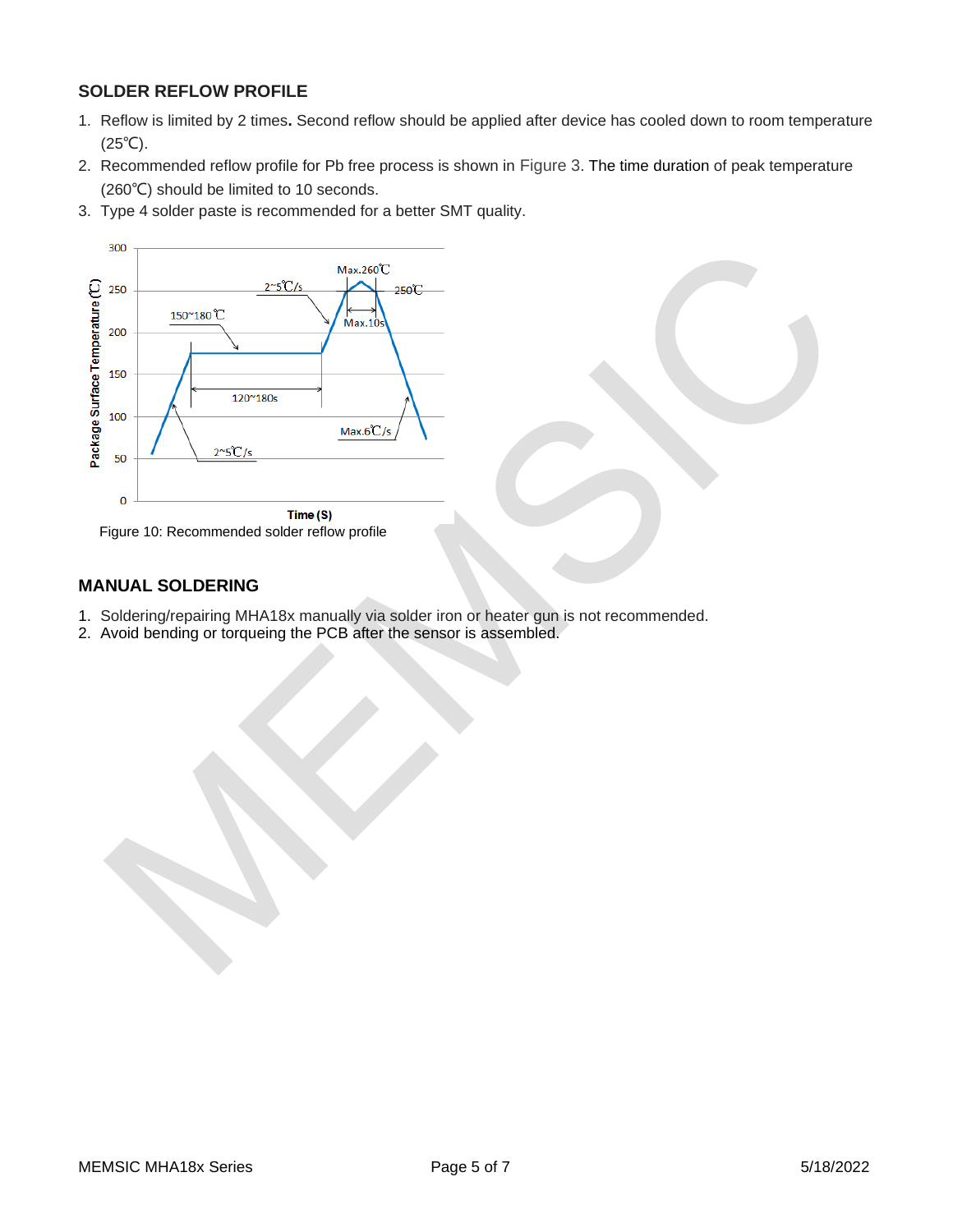#### **SOT23 PACKAGE OUTLINE DIMENSION**

Unit: mm



Figure 13: Mechanical package outline dimensions

Notes:

- a) Sensitive area located at the center of package within 0.3mm diameter circle.
- b) Unless otherwise specified, Tolerances is ±0.05mm.

#### **SOT23 PACKAGE TAPE AND REEL PACKING**

Products are put into carrier tape according to package type. The quantity for each full reel is 3000pcs per reel with 7" lock reel. Please refer to below Figure

Details for tape and reel packing as below:

- a) Tape and reel carriers are in accordance with ANSI/EIA-481
- b) Tape and reels are NOT designed to be baked at high temperatures
- c) Each tape and reel is typically dry packed in a moisture barrier bag (MSL1).



Figure 14: Carrier tape dimension and device orientation